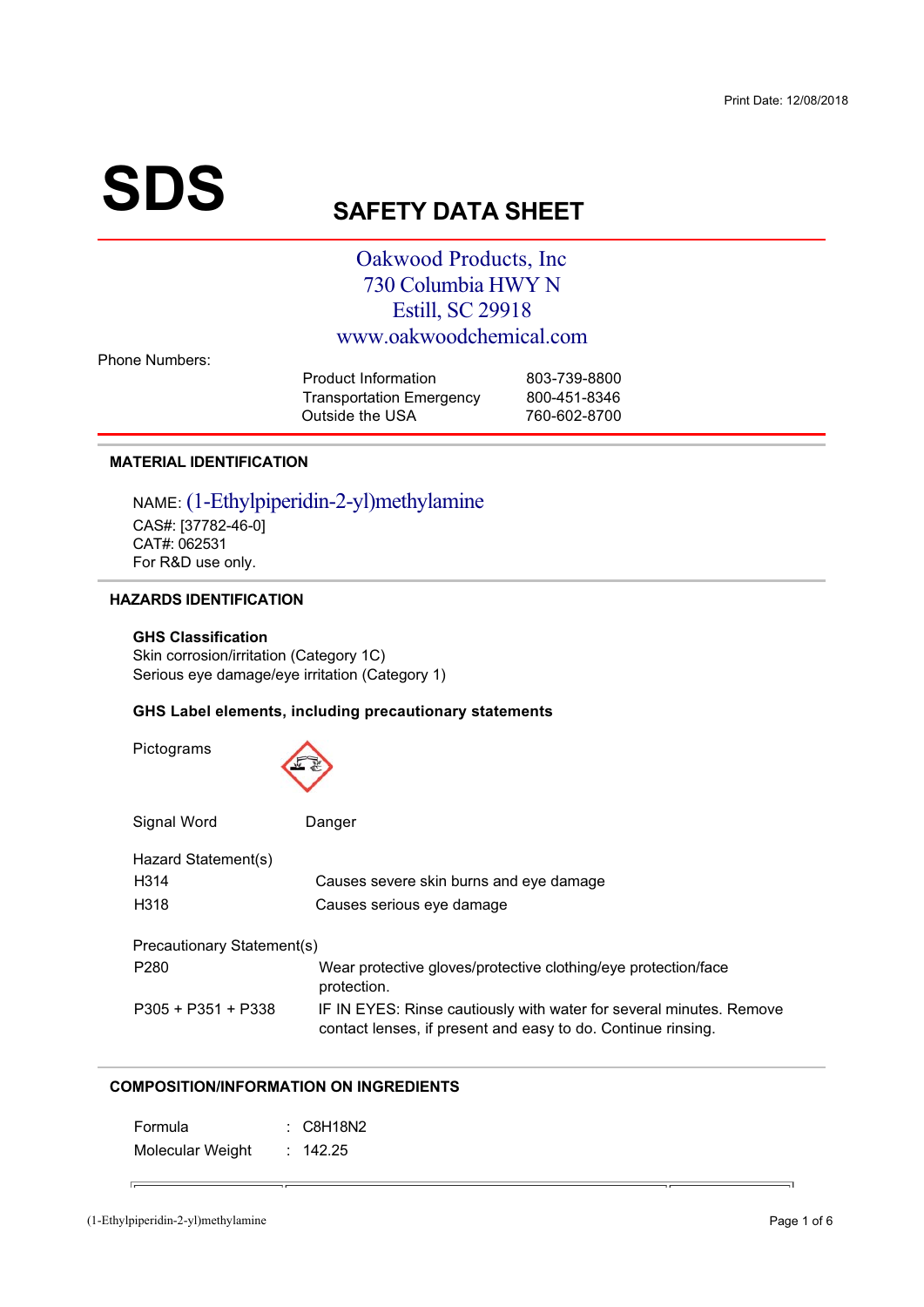| Print Date: 12/08/2018 |                                          |                              |  |  |
|------------------------|------------------------------------------|------------------------------|--|--|
| $\ $ CAS               | <b>IDescription</b>                      | $\blacksquare$ Concentration |  |  |
| 37782-46-0             | $  (1-Ethv1pipieridin-2-v1)$ methylamine |                              |  |  |

#### **FIRST AID MEASURES**

#### In case of eye contact

Immediately flush eyes with running water for at least 15 minutes while keeping eyes open. Seek medical attention.

#### In case of skin contact

Wash thoroughly with soap and plenty of water. Seek medical attention.

#### If inhaled

Remove victim from source of exposure to fresh air. If breathing is difficult, administer oxygen. Seek medical attention.

#### If swallowed

Do not induce vomiting. Give water to victim to drink. Seek medical attention.

#### **FIRE-FIGHTING MEASURES**

#### Suitable extinguishing media

Use carbon dioxide, dry chemical powder, alcohol-resistant or polymer foam.

#### Special protective equipment for fire-fighters

Wear self-contained breathing apparatus and protective clothing to prevent contact with skin and eyes.

#### Unusual fire and explosion hazards/decomposition of product

emits toxic fumes under fire conditions.

#### **ACCIDENTAL RELEASE MEASURES**

#### **Personal precautions**

Use personal protective equipment. Avoid breathing fumes, vapors, mists or gas. Ventilate area. Remove all sources of ignition. Evacuate personnel.

#### **Environmental precautions**

Prevent further leakage if safe to do so.

#### Methods and materials for containment and clean up

Absorb spills on sand or vermiculite and place in closed container for disposal.

#### **HANDLING AND STORAGE**

#### Precautions for safe handling

Avoid prolonged use. Avoid all direct contact with material. Do not breathe dust or vapor. Wash thoroughly after handling.

#### **Precautions for safe storage**

Keep container tightly closed. Store in a cool, dry, well-ventilated area. Air sensitive Moisture sensitive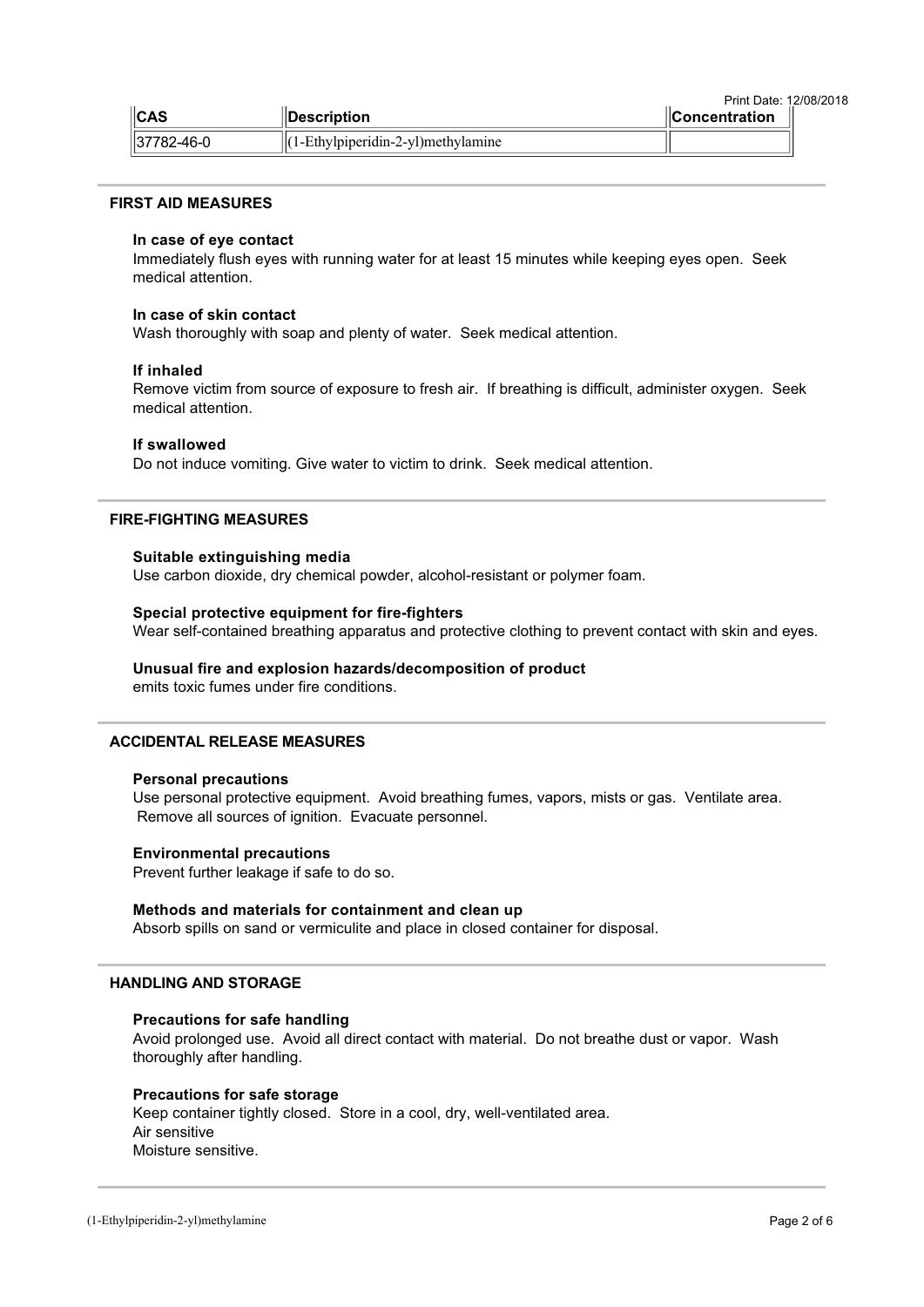#### **EXPOSURE CONTROL/PERSONAL PROTECTION**

+

? 3A
 3 <3 
4

#### **Personal protective equipment**

#### **Eye/face protection**

 $\frac{1}{2}$  standards such as NIOSH (US) or EN 166 (EU).

#### **Hand/skin protection**

Avoid all direct contact with product.<br>Wear chemical-resistant gloves. Mear protective clothing and bo After contact with skin wash immer and contain the case, accommodately.

#### **Respiratory protection**

concentrations are unknown or exceed the exposure limits. 
 5?AA
 3

#### PHYSICAL AND CHEMICAL PROPERTIES

| Appearance                                   | Liquid            |
|----------------------------------------------|-------------------|
| Odour                                        | no data available |
| Odour Threshold                              | no data available |
| Melting point/Freezing Point                 | no data available |
| <b>Boiling Point</b>                         | no data available |
| <b>Flash Point</b>                           | no data available |
| <b>Evaporation Rate</b>                      | no data available |
| Flammability (solid, gas)                    | no data available |
| Upper/Lower Flammability or Explosive limits | no data available |
| Vapour pressure                              | no data available |
| <b>Relative Density</b>                      | no data available |
| Solubility(ies)                              | no data available |
| Partition coefficient: n-octanol/water       | no data available |
| Auto-ignition temperature                    | no data available |
| Decomposition temperature                    | no data available |
| Viscosity                                    | no data available |
| Refractive Index                             | no data available |
|                                              |                   |

#### **STABILITY AND REACTIVITY**

#### **Chemical stability**

Stable under recommended storage conditions.<br>'

## **Possibility of hazardous reactions**

**Conditions to avoid** Air. Moisture.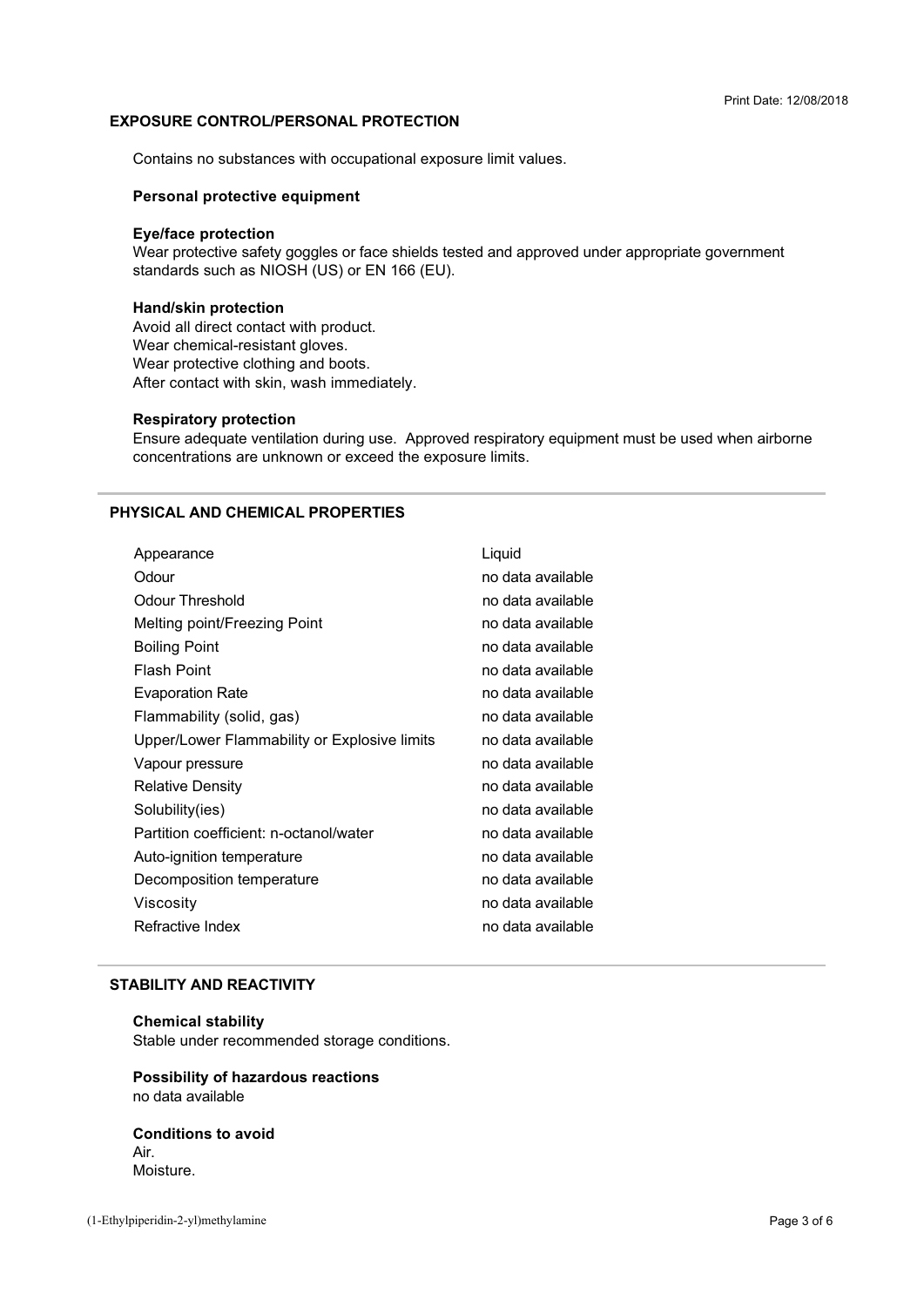#### Incompatible materials Strong oxidizing agents, strong acids, acid chlorides, and acid anhydrides.

#### **Hazardous decomposition products**

May evolve carbon monoxide, carbon dioxide, and nitrogen oxides.

#### **TOXICOLOGICAL INFORMATION**

**Acute toxicity** no data available

**Skin corrosion/irritation** Causes severe skin burns and eye damage

Serious eye damage/eye irritation Causes serious eye damage

#### Respiratory or skin sensitization no data available

**Germ cell mutagenicity** no data available

Carcinogenicity no data available

**Reproductive toxicity** no data available

#### **STOT-single exposure** no data available

**STOT-repeated exposure** no data available

#### **Aspiration hazard** no data available

#### **Exposure Routes**

Causes burns. May have harmful effects if inhaled or swallowed.

To the best of our knowledge, the health hazards of this material have not been fully investigated.

#### **ECOLOGICAL INFORMATION**

#### **Toxicity** no data available

**Persistence and degradability** no data available

**Bioaccumulative potential** no data available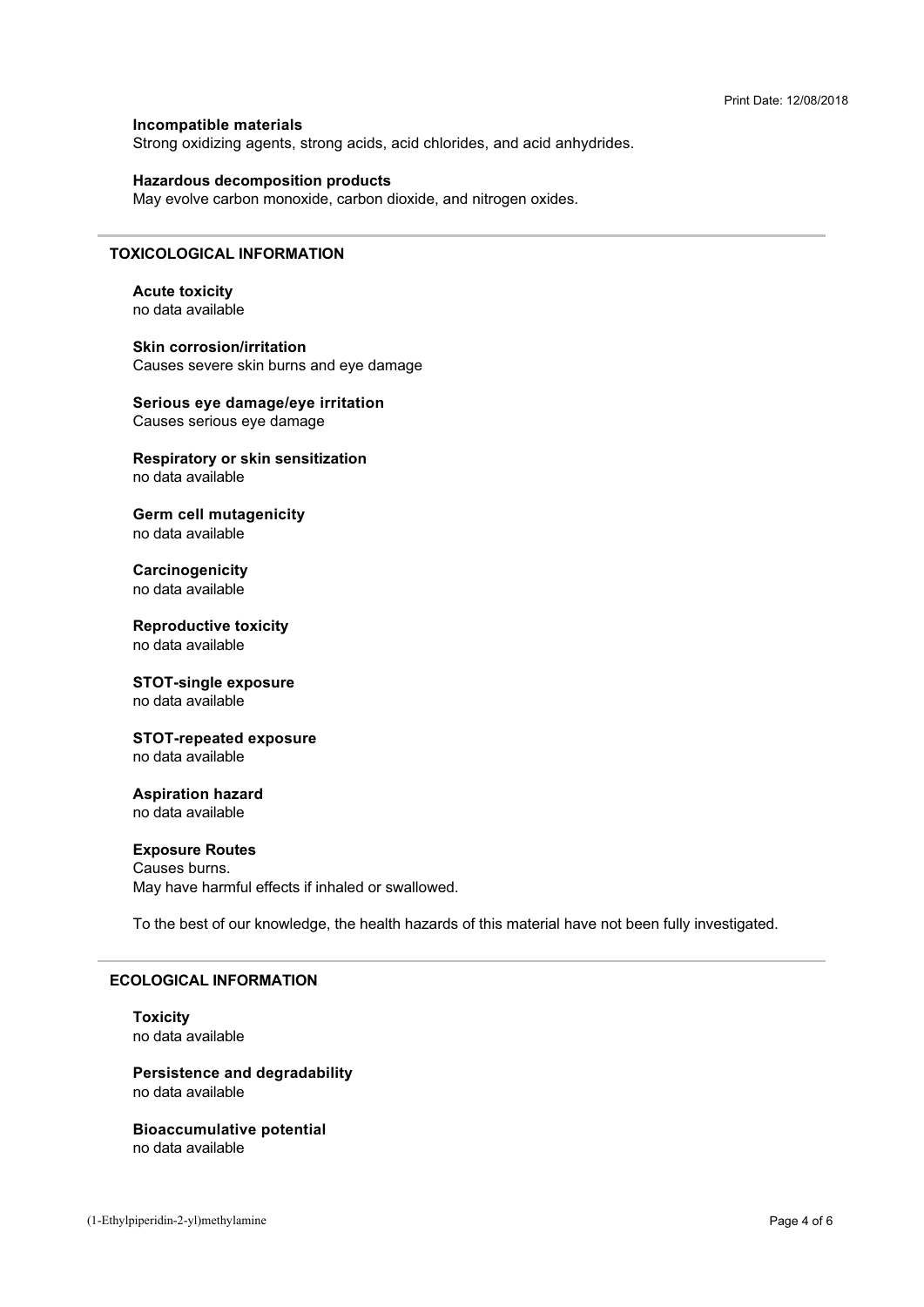**Mobility in soil** 

**PBT and vPvB assessment** 

**Other adverse effects** 

#### **DISPOSAL CONSIDERATIONS**

Exercise the Communication and Communicative Communication and Surface Service of the Communication na manazarta ya poppem

#### **TRANSPORT INFORMATION**

#### **DOT**

 $\mathsf{R}$ Amines, liquid, corrosive, n.o.s. UN2735 III

#### **IMDG**

 $\mathsf{R}$ Amines, liquid, corrosive, n.o.s. UN2735 III EMS-No: F-A, S-B<br>Marine Pollutant: N

#### **IATA**

Amines, liquid, corrosive, n.o.s.<br>8  $\frac{1}{4}$  and  $\frac{1}{4}$  and  $\frac{1}{4}$  and  $\frac{1}{4}$  and  $\frac{1}{4}$  and  $\frac{1}{4}$  and  $\frac{1}{4}$  and  $\frac{1}{4}$  and  $\frac{1}{4}$  and  $\frac{1}{4}$  and  $\frac{1}{4}$  and  $\frac{1}{4}$  and  $\frac{1}{4}$  and  $\frac{1}{4}$  and  $\frac{1}{4}$  and  $\frac{1}{4}$  a UN2735 III

#### **REGULATORY INFORMATION**

#### **SARA 302 Components**

SARA 302: No chemicals in this material are subject to the reporting requirements of SARA Title III,<br>Section 302 Section 302.

#### **SARA 313 Components**

SARA 313: No chemicals in this material are subject to the reporting requirements of SARA Title III,<br>Section 313 Section 313

#### **New Jersey Right to Know Components**

 3?I
 0E?+ F
4

(1-Ethylpiperidin-2-yl)methylamine

37782-46-0

CAS

#### **California Prop. 65 Components**

other reproductive harm This product may contain a chemical known to the State of California to cause cancer, birth defects, or the contract of the contract of the contract of the contract of the contract of the contract of the contract of the contract of the contract of the contract of the contract of the contract of the contract of the contract o

#### **OTHER INFORMATION**